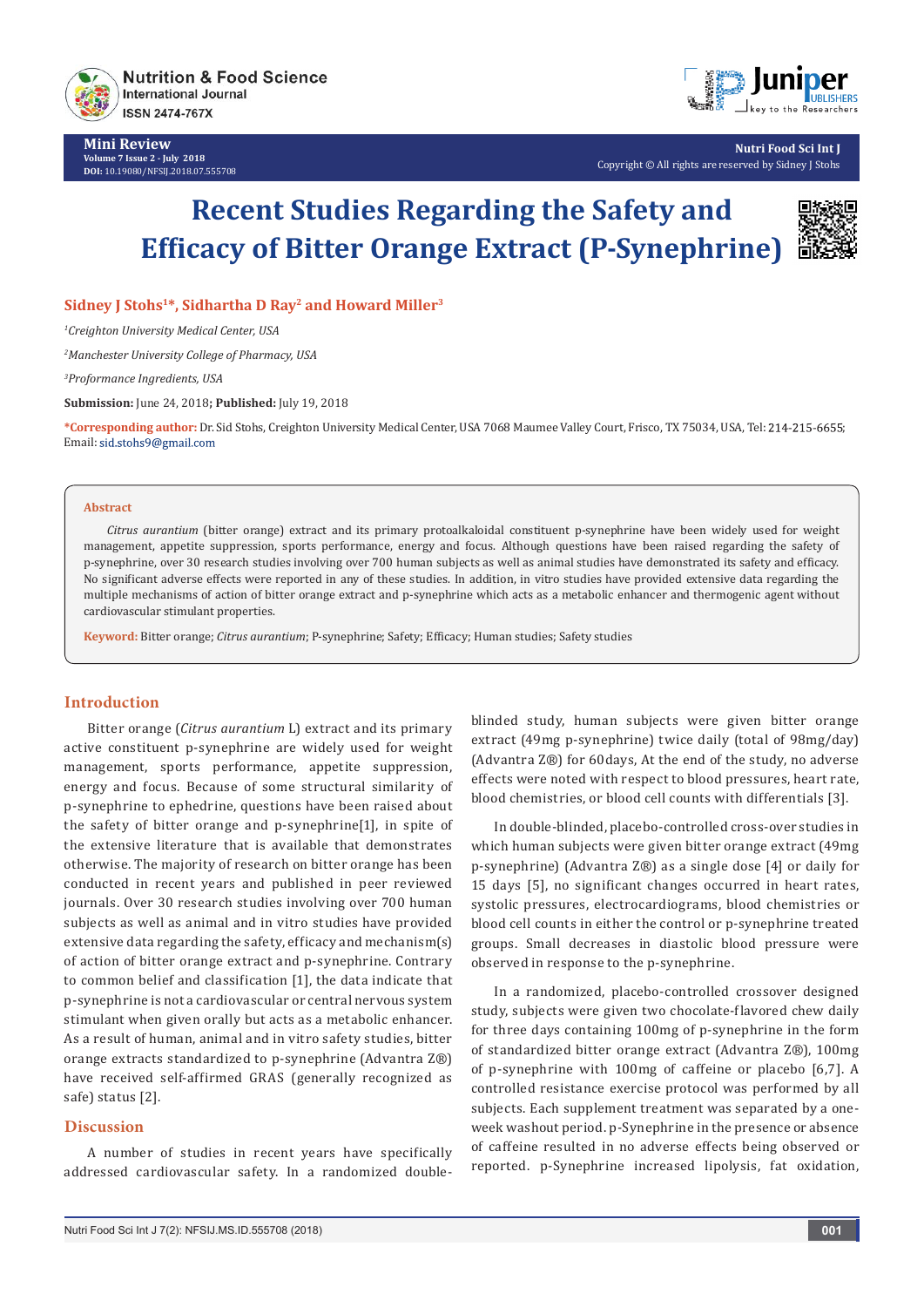energy expenditure, oxygen consumption, and carbohydrate metabolism [7]. p-Synephrine consumption increased total repetitions performed and volume load by approximately 10% while having no effect on blood lactate or ratings of perceived exertion. When caffeine was consumed in addition to p-synephrine, an increased mean power and velocity of squat performance was observed without increasing total repetitions and volume load [6].

Questions have been raised about the safety of p-synephrine in combination with caffeine. A double-blinded, randomized cross-over study was conducted whereby subjects received single dose of placebo, p-synephrine as standardized bitter orange extract (Advantra Z®), caffeine or a combination of p-synephrine and caffeine [8,9]. p-Synephrine consumption alone (103mg) did not significantly affect systolic blood pressure, heart rate or ECG at any time point [8], nor alter acute blood parameters [9]. A small decrease in diastolic blood pressure was observed which has been observed in several other studies [4,5]. In contrast, only high caffeine doses (325mg and 337mg) significantly elevated systolic blood pressures. p-Synephrine added to caffeine had no effect beyond the effects of caffeine alone8. Similar responses were observed in both habitual caffeine consumers and those who were not regular consumers of caffeine. Thus, the addition of p-synephrine to caffeine does not enhance the cardiovascular effects of caffeine nor does p-synephrine exhibit cardiovascular effects on its own at commonly used oral doses [1,10].

Several human studies have been published in recent years using synthetic p-synephrine HCl [11-13]. In two randomized, cross-over, double-blind studies, human subjects were given orally either a placebo or p-synephrine HCl (3mg/kg body weight), and energy expenditure and fat oxidation were assessed during a cycle ergometer ramp exercise [11,12]. p-Synephrine HCl ingestion at rest did not affect heart rate or blood pressure, nor did it have any effect on energy expenditure or substrate oxidation. However, with low to moderate intensity exercise, p-synephrine HCl resulted in an increase in the rate of fat oxidation while concurrently reducing the rate of carbohydrate oxidation. Both p-synephrine HCl and 3mg/ kg of caffeine alone increased fat oxidation. Furthermore, the combination of p-synephrine HCL and caffeine did not produce an additive effect [12]. In a dose response study involving p-synephrine HCl demonstrated that maximum fat oxidation during exercise occurred at doses of 2 and 3mg/kg [13].

With respect to these studies involving p-synephrine HCl, several factors must be taken into consideration [11- 13]. It is important to note that p-synephrine which occurs naturally in plants as *Citrus aurantium* exists in the l- or [R-(- )] enantiomeric form. Synthetic p-synephrine HCl is a racemic mixture (equal parts) of the l- and d- enantiomeric forms and possesses less than half of the pharmacological activity of the naturally occurring p-synephrine due to the fact that the

d-enantiomer of p-synephrine exhibits about one-hundredth the adrenergic receptor binding activity of the l-enantiomer [14]. Furthermore, the synthetic p-synephrine is used as the HCl salt which adds weight. In a 70kg individual, a dose of 3mg of synthetic p-synephrine HCl per kg is 210mg. Therefore, 210mg of p-synephrine HCl will be physiologically equivalent to approximately 86mg of the naturally occurring l- form of p-synephrine present in bitter orange extracts when these two factors are taken into consideration.

There is also another issue with respect to synthetic p-synephrine HCl regarding its use in dietary supplements. In 2016, the United States Food and Drug Administration (US FDA) published "Dietary Supplements: New Dietary Ingredients Notifications and Related Issues: Guidance for Industry, Draft Guidance" [15]. According to this draft guidance document, synthetic forms of substances that occur naturally cannot be used in dietary supplements in the United States, and as a consequence, synthetic p-synephrine HCl is not a permitted ingredient in dietary supplements.

In a placebo-controlled, double-blinded 30-day study which assessed efficacy, overweight subjects were given a chocolate-flavored chew twice daily that contained 51.5mg p-synephrine (Advantra Z®) per chew (103mg p-synephrine per day) [16]. No adverse effects were reported or observed, while a statistically significant increase in eating/food intake control and energy levels were reported by the subjects who consumed the p-synephrine containing chews as compared to the subjects who consumed the placebo.

In order to obtain GRAS status, detailed animal studies are required. As a consequence, a number of recent animal studies have been conducted and the results published. In an LD50 (lethal dose for 50 % of the animals) study, a dose of 5,000mg/ kg of a 50% p-synephrine containing extract (Advantra Z®) produced no deaths in rats. Therefore, the LD50 of this extract was greater than 5,000mg/kg [17]. As a point of comparison, the LD50 of common table salt, sodium chloride, is about 3,000mg/kg.

In order to assess long term effects of p-synephrine, a 90 day subchronic toxicity study with a bitter orange extract standardized to 50 % p-synephrine (Advantra Z®) was performed in male and female rats. Daily doses of 0, 100mg/ kg, 300mg/kg and 1000mg/kg of the extract were given to the animals by gavage [18]. Throughout the 90days of the study, no adverse effects were observed in male or female rats with respect to clinical signs, body weights, food consumption, functional observations of sensory reactivity, grip strength and motor activity, ophthalmology, hematology, and urinalysis. In addition, no significant changes or adverse effects were observed at termination with respect to organ weights, or gross and microscopic pathology at any dose including 1000mg/kg/day.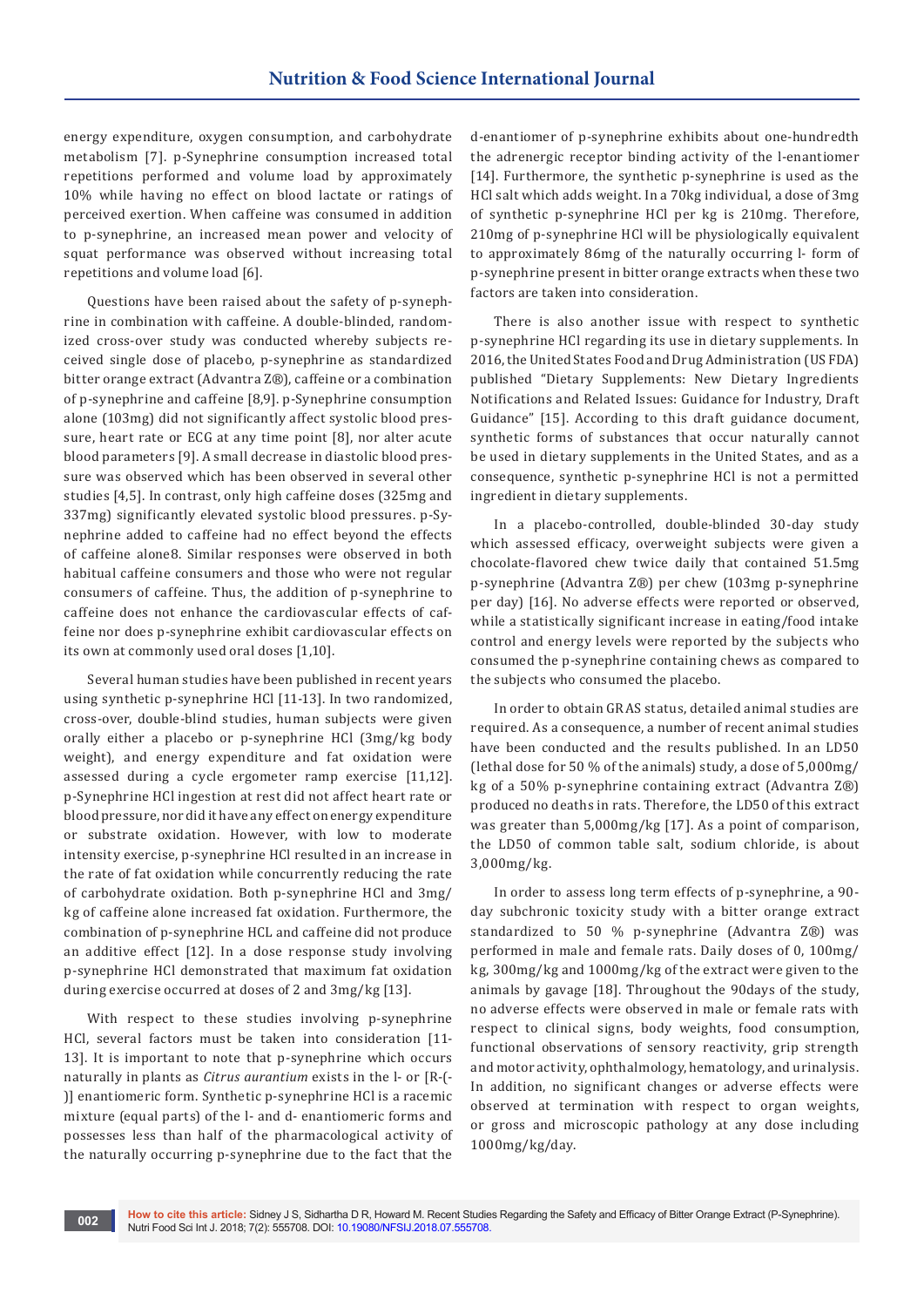The no-observed-effect level (NOEL) in both sexes of rats for the bitter orange extract standardized to 50 % p-synephrine was 300mg/kg/day. The no-adverse-effect-level (NOAEL) in male and female rats was 1000mg/kg/day [17,18]. The question regarding mutagenicity of p-synephrine and bitter orange extract was addressed by use of the Salmonella typhimurium reverse mutation (Ames Test) assay which was performed on 5 tester strains in the presence and absence of metabolic activation (S9). The results of the Ames Test showed that the bitter orange extract containing 50% p-synephrine (Advantra Z®) was non-mutagenic and did not induce cytotoxic effects [17].

A large number of in vitro mechanistic studies involving p-synephrine have been conducted which appear to be largely ignored in the popular press, social media and various web sites [1]. Cardiovascular effects are associated with the binding of ligands to adrenergic receptors. The lack of cardiovascular effects associated with p-synephrine is observed because it binds from 1000-10,000 times less to  $\alpha$ -1,  $\alpha$ -2,  $\beta$ -1 and  $\beta$ -2 adrenergic receptors than nor-epinephrine and epinephrine [1,14,19-21]. On the other hand, p-synephrine does exhibit binding to β-3 adrenergic receptors which does not result in cardiovascular stimulation but is associated with lipid metabolism [1,22-23] thus explaining its ability to enhance fat oxidation.

## **Conclusions**

p-Synephrine cannot be equated with ephedrine based on available evidence from multiple studies. No adverse cardiovascular effects were reported in association with over 30 human studies. The effects of ephedrine and other adrenergic agonists cannot be extrapolated to p-synephrine due to structural differences which markedly alter receptor binding characteristics, pharmacokinetic properties and the effects produced. These observations are contrary to various publications which did not adequately review and interpret the current scientific literature but reiterated unsubstantiated dogma. At commonly used oral dosage levels, p-synephrine in the form of bitter orange extract is unlikely to produce cardiovascular or other adverse events while exhibiting a variety of beneficial effects.

## **Disclosures**

SJS and HM have served as consultants for Novel Ingredients which markets standardized bitter orange extracts (Advantra Z®). Brazil.

#### **References**

- 1. [Stohs SJ \(2017\) Safety, efficacy and molecular studies regarding](https://www.ncbi.nlm.nih.gov/pubmed/28752649/) *Citrus aurantium* [\(Bitter orange\) extract and p-synephrine. Phytother Res](https://www.ncbi.nlm.nih.gov/pubmed/28752649/)  [31\(10\): 1463-1474.](https://www.ncbi.nlm.nih.gov/pubmed/28752649/)
- 2. GRAS (2017) Assessment of the generally recognized as safe (GRAS) status of bitter orange (*Citrus aurantium* L.) extract, pp. 1-74.
- 3. [Kaats GR, Miller H, Preuss HG, Stohs SJ \(2013\) A 60-day double-blind,](https://www.ncbi.nlm.nih.gov/pubmed/23354394)  [placebo-controlled safety study involving](https://www.ncbi.nlm.nih.gov/pubmed/23354394) *Citrus aurantium* (bitter [orange\) extract. Food Chem Toxicol 55: 358-362.](https://www.ncbi.nlm.nih.gov/pubmed/23354394)
- 4. [Shara M, Stohs SJ, Mukattash TL \(2016\) Cardiovascular safety of](https://www.ncbi.nlm.nih.gov/pubmed/26948284)  [oral p-synephrine \(bitter orange\) in human subjects: A randomized](https://www.ncbi.nlm.nih.gov/pubmed/26948284)  [placebo-controlled cross-over clinical trial. Phytother Res 30\(5\): 842-](https://www.ncbi.nlm.nih.gov/pubmed/26948284) [847.](https://www.ncbi.nlm.nih.gov/pubmed/26948284)
- 5. [Shara M, Stohs SJ, Smadi MM \(2018\) Safety evaluation of bitter orange](https://www.ncbi.nlm.nih.gov/pubmed/29130542)  [\(p-synephrine\) extract following oral administration for 15 days to](https://www.ncbi.nlm.nih.gov/pubmed/29130542)  [healthy human subjects: A clinical trial. Phytother Res 32\(1\): 125-131.](https://www.ncbi.nlm.nih.gov/pubmed/29130542)
- 6. [Ratamess NA, Bush JA, Kang J, Kraemer WJ, Stohs SJ, et al. \(2015\)](https://www.ncbi.nlm.nih.gov/pubmed/26388707/)  [The effects of supplementation with p-synephrine alone and in](https://www.ncbi.nlm.nih.gov/pubmed/26388707/)  [combination with caffeine on acute resistances exercise performance.](https://www.ncbi.nlm.nih.gov/pubmed/26388707/)  [J Int Soc Sports Nutr 12: 35.](https://www.ncbi.nlm.nih.gov/pubmed/26388707/)
- 7. [Ratamess NA, Bush JA, Kang J, Kraemer WJ, Stohs SJ, et al. \(2016\) The](https://www.ncbi.nlm.nih.gov/pubmed/27484437)  [effects of supplementing with p-synephrine alone and in combination](https://www.ncbi.nlm.nih.gov/pubmed/27484437)  [with caffeine on metabolic, lipolytic, and cardiovascular responses](https://www.ncbi.nlm.nih.gov/pubmed/27484437)  [during resistance exercise. J Am Coll Nutr 35\(8\): 657-669.](https://www.ncbi.nlm.nih.gov/pubmed/27484437)
- 8. [Ratamess NA, Bush JA, Stohs SJ, Ellis NL, Vought IT, et al. \(2018\) Acute](https://www.ncbi.nlm.nih.gov/pubmed/29047215)  [cardiovascular effects of caffeine and p-synephrine alone and in](https://www.ncbi.nlm.nih.gov/pubmed/29047215)  [combination: A placebo-controlled, double-blind study. Phytother Res](https://www.ncbi.nlm.nih.gov/pubmed/29047215)  [32\(1\): 94-102.](https://www.ncbi.nlm.nih.gov/pubmed/29047215)
- 9. [Bush JA, Ratamess NA, Stohs SJ, Ellis NL, Vought IT, et al. \(2018\) Acute](https://www.ncbi.nlm.nih.gov/pubmed/29672965)  [hematological and mood perception effects of bitter orange extract](https://www.ncbi.nlm.nih.gov/pubmed/29672965)  [\(p-synephrine\) alone and in combination with caffeine: A placebo](https://www.ncbi.nlm.nih.gov/pubmed/29672965)[controlled, double-blind study. Phytother Res.](https://www.ncbi.nlm.nih.gov/pubmed/29672965)
- 10. [Stohs SJ, Ratamess NA \(2017\) Effects of p-synephrine in combination](https://www.dovepress.com/effects-of-p-synephrine-in-combination-with-caffeine-a-review-peer-reviewed-article-NDS)  [with caffeine: A Review. Nutr Diet 9: 87-96.](https://www.dovepress.com/effects-of-p-synephrine-in-combination-with-caffeine-a-review-peer-reviewed-article-NDS)
- 11. [Gutierrez-Hellin J, Del Coso J \(2016\) Acute p-synephrine ingestion](https://www.ncbi.nlm.nih.gov/pubmed/27038225)  [increases fat oxidation rate during exercise. Br J Clin Pharmacol 82\(2\):](https://www.ncbi.nlm.nih.gov/pubmed/27038225)  [362-368.](https://www.ncbi.nlm.nih.gov/pubmed/27038225)
- 12. [Gutierrez-Hellin J, Del Coso J \(2018\) Effects of p-synephrine and](https://www.ncbi.nlm.nih.gov/pubmed/29727404)  [caffeine ingestion on substrate oxidation during exercise. J Am Coll](https://www.ncbi.nlm.nih.gov/pubmed/29727404)  [Sports Nutr.](https://www.ncbi.nlm.nih.gov/pubmed/29727404)
- 13. [Gutierrez-Hellin J, Del Coso J \(2018\) Dose-responses effects of](https://www.ncbi.nlm.nih.gov/pubmed/29024325)  [p-synephrine on fat oxidation rate during exercise of increasing](https://www.ncbi.nlm.nih.gov/pubmed/29024325)  [intensity. Phytother Res 32\(2\): 370-374.](https://www.ncbi.nlm.nih.gov/pubmed/29024325)
- 14. [Stohs SJ, Preuss HG, Shara M \(2011\) A review of the receptor binding](https://www.ncbi.nlm.nih.gov/pubmed/21904645)  [properties of p-synephrine as related to its pharmacological effects.](https://www.ncbi.nlm.nih.gov/pubmed/21904645)  [Oxid Med Cell Longevity 2011: 482973.](https://www.ncbi.nlm.nih.gov/pubmed/21904645)
- 15. NDI Draft Guidance (2016) Dietary supplements: New dietary ingredients notifications and related issues: Guidelines for Industry.
- 16. Kaats GR, Leckie RB, Mrvichin N, Stohs SJ (2017) Increased eating control and energy levels associated with consumption of a bitter orange (p-synephrine) extract chew - a randomized placebo-controlled study. Nutr Diet 9: 29-35.
- 17. [Deshmukh NS, Stohs SJ, Magar CC, Kale A \(2017\)](https://www.ncbi.nlm.nih.gov/pubmed/28966104) *Citrus aurantium* [\(bitter orange\) extract: Acute 14-day study in rats and the reverse](https://www.ncbi.nlm.nih.gov/pubmed/28966104)  [mutation Ames test. J Reg Toxicol Pharmacol 90: 318-327.](https://www.ncbi.nlm.nih.gov/pubmed/28966104)
- 18. [Deshmukh NS, Stohs SJ, Magar CC, Kale A, Sowmya B \(2017\) Bitter](https://www.ncbi.nlm.nih.gov/pubmed/29214145)  orange (*Citrus aurantium* [L.\) extract subchronic 90-day safety study in](https://www.ncbi.nlm.nih.gov/pubmed/29214145)  [rats. Tox Reports 4: 598-613.](https://www.ncbi.nlm.nih.gov/pubmed/29214145)
- 19. [Brown CM, McGrath JC, Midgley JM, Miur AG, O'Brien JW, et al. \(1988\)](https://www.ncbi.nlm.nih.gov/pubmed/2833972)  [Activities of octopamine and synephrine stereoisomers on alpha](https://www.ncbi.nlm.nih.gov/pubmed/2833972)[adrenoreceptors. Brit J Pharmacol 93\(2\): 417-429.](https://www.ncbi.nlm.nih.gov/pubmed/2833972)
- 20. [Jordan R. Thonoor CM, Williams CM \(1987\) Beta-adrenergic activities](https://www.ncbi.nlm.nih.gov/pubmed/2890747)  [of octopamine and synephrine stereoisomers on guinea-pig atria and](https://www.ncbi.nlm.nih.gov/pubmed/2890747)  [trachea. J Pharm Pharmacol 39\(9\): 752-754.](https://www.ncbi.nlm.nih.gov/pubmed/2890747)